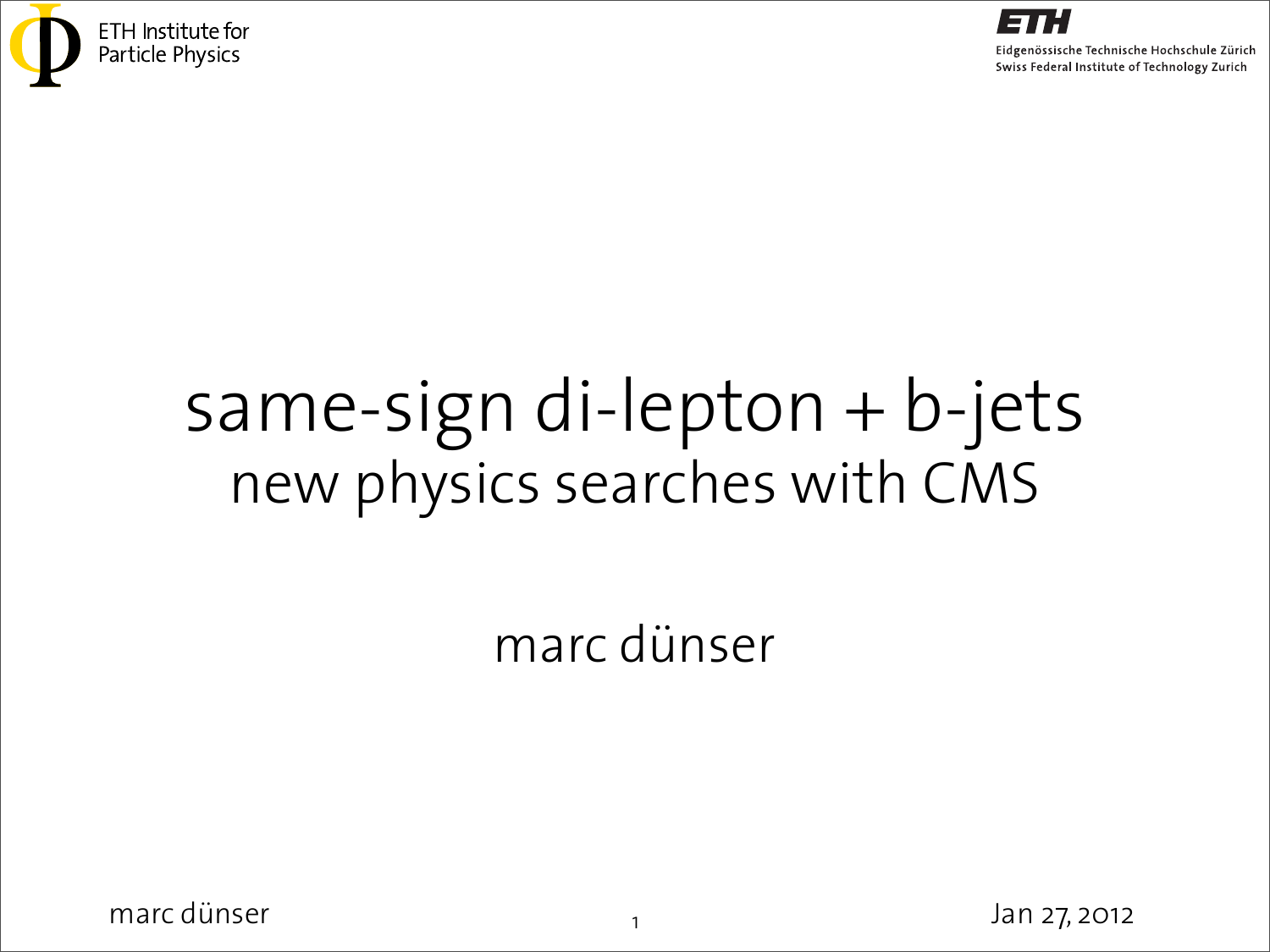



#### *recap of the method*

#### idea: harder of the two leptons in case of same-flavor pairs.  $\mathsf{P} \mathsf{A}$  is a between the true number of events containing two prompt, containing two prompt, containing two prompt,  $\mathsf{A} \mathsf{B}$

deduce number of 'real' prompt (W, Z, SUSY) lepton (e, µ) pairs by measuring fake and prompt ratios in data acaacchiamocrof ical prompt (vv, 2, 505) jicpton (c, p) pans by where  $\alpha$  is the with the loose criteria and writeria as  $\alpha$  . We then we have a set of  $\alpha$  is the set of  $\alpha$ **work in Progress** 

$$
N = N_{pp} + N_{pf} + N_{ff} = N_{tt} + N_{tl} + N_{ll}
$$
  
\n
$$
N_{ll} = (1-p)^2 N_{pp} + (1-p)(1-f)N_{pf} + (1-f)^2 N_{ff}
$$
  
\n
$$
N_{tl} = 2p(1-p)N_{pp} + [f(1-p) + p(1-f)]N_{pf} + 2f(1-f)N_{ff}
$$
  
\n
$$
N_{tt} = p^2 N_{pp} + pfN_{pf} + f^2 N_{ff}
$$



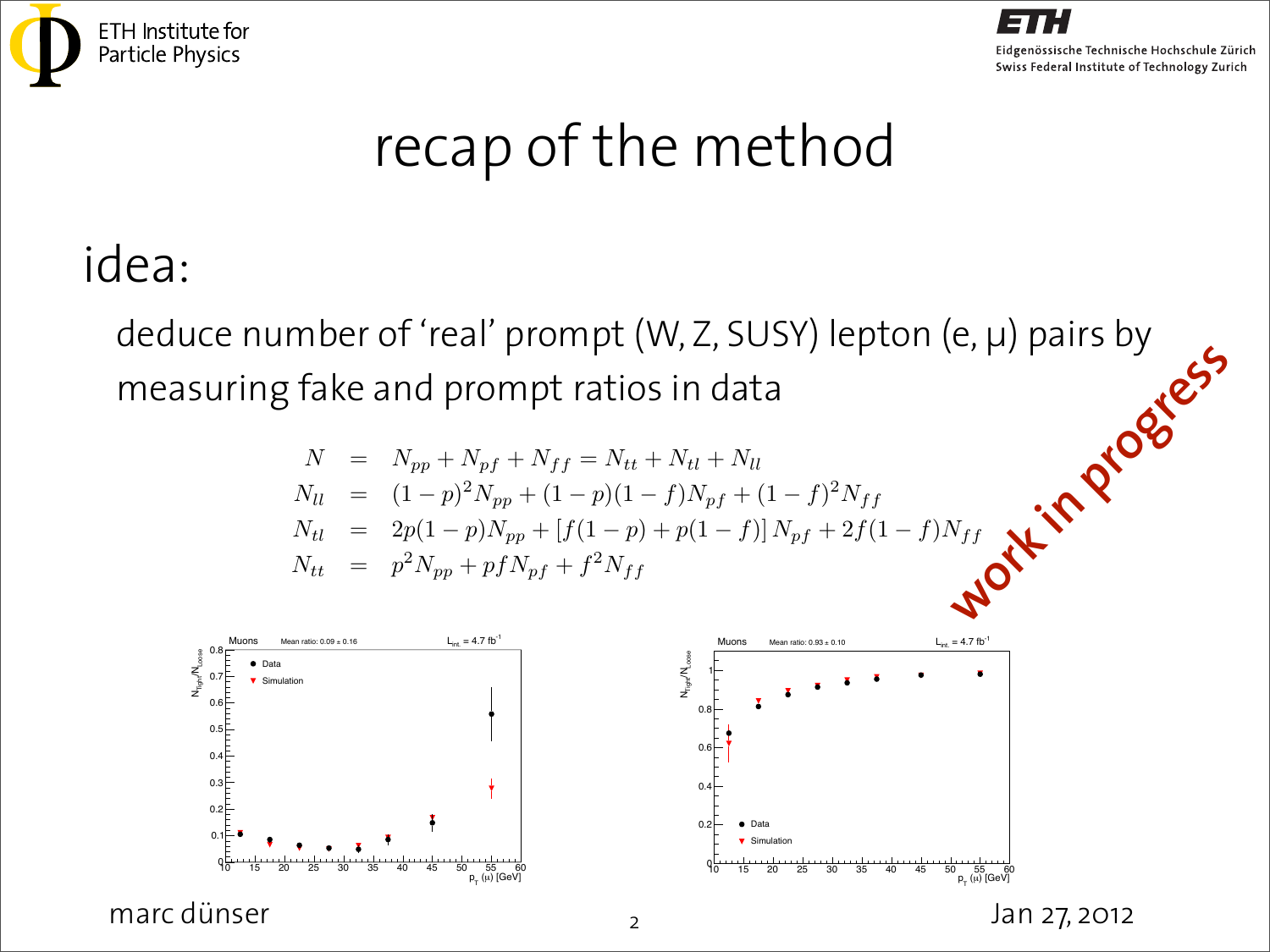



## extension to b-tagged jets

#### idea:

keep the data-driven fake-ratio method

extend the 'classical' same-sign searches (see Benjamin's talk)

## b-jets:

large reduction of SM background processes while retaining sensitivity towards new physics models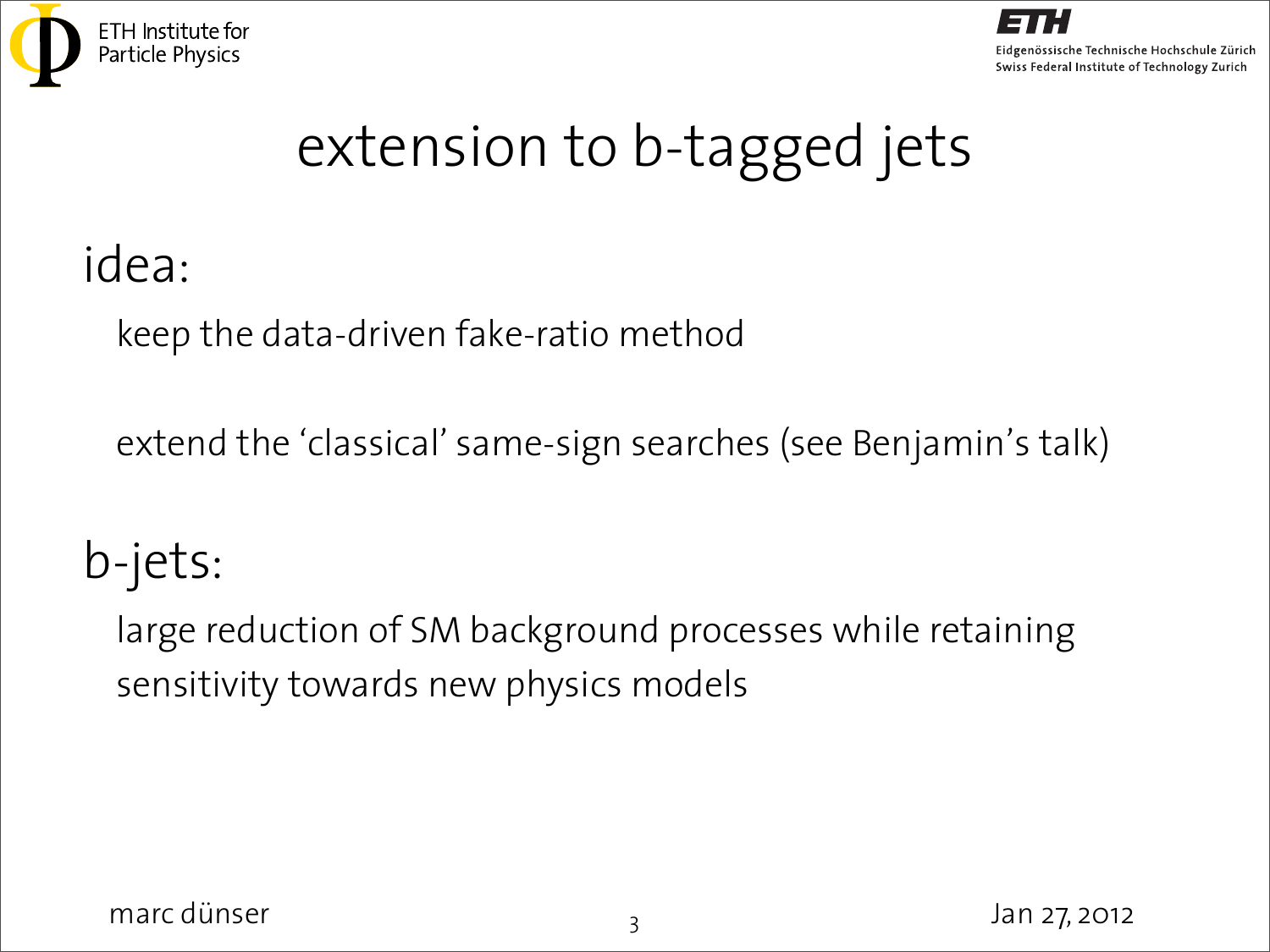



### extension to b-tagged jets

#### questions:

how does the background composition change? --> essentially only tt and rare processes left --> rare processes: WW, WZ, ttW, ttZ etc.





marc dünser Jan  $\frac{1}{4}$  Jan 27, 2012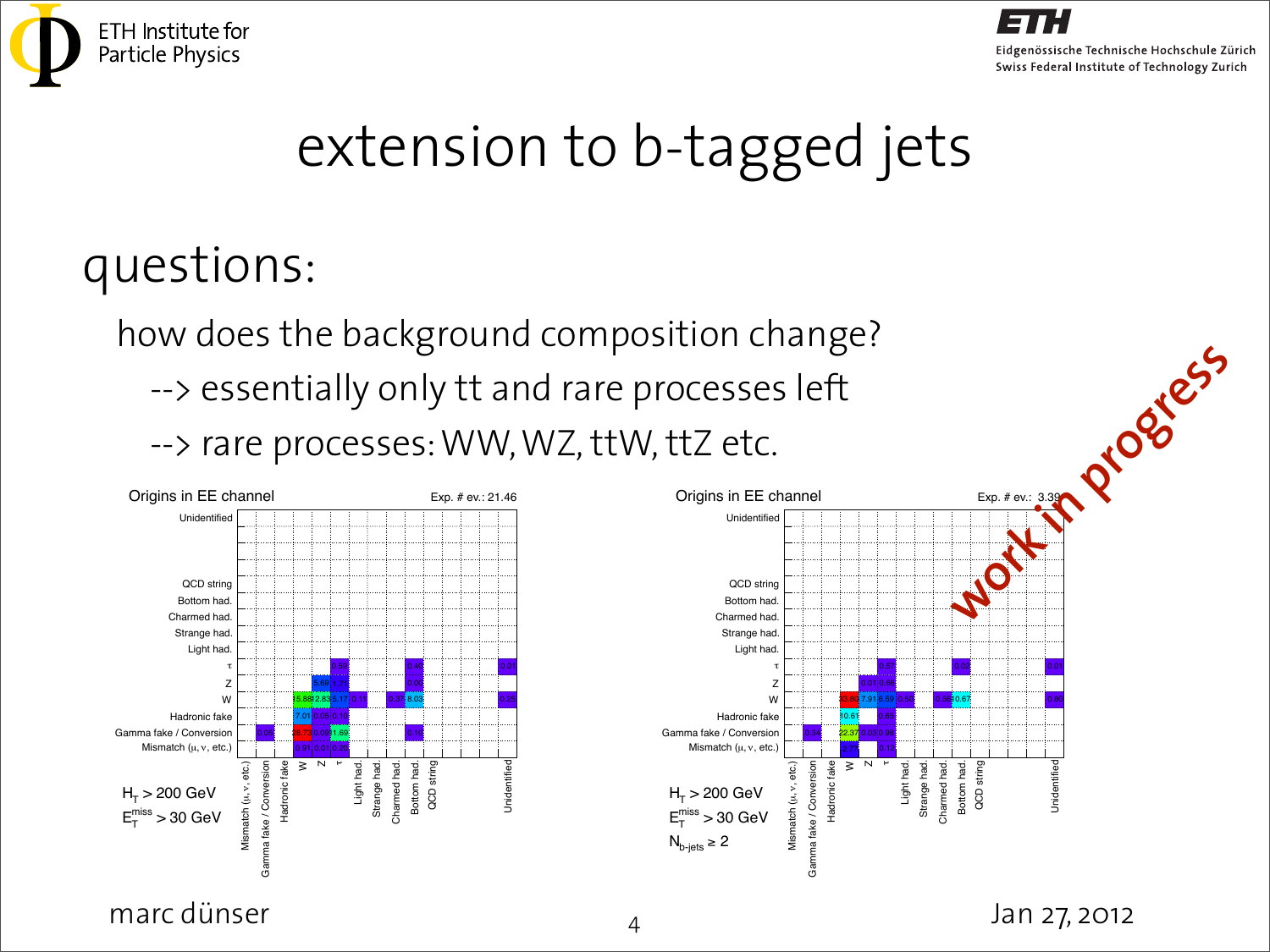



## extension to b-tagged jets

### problem(s):

'real' non-prompt leptons from heavy flavor decays are inherently reduced (cleaned)

gamma conversions are virtually not affected by b-tags --> relative enrichment of conversions (ee) **work in progress** 

# (very) preliminary results: